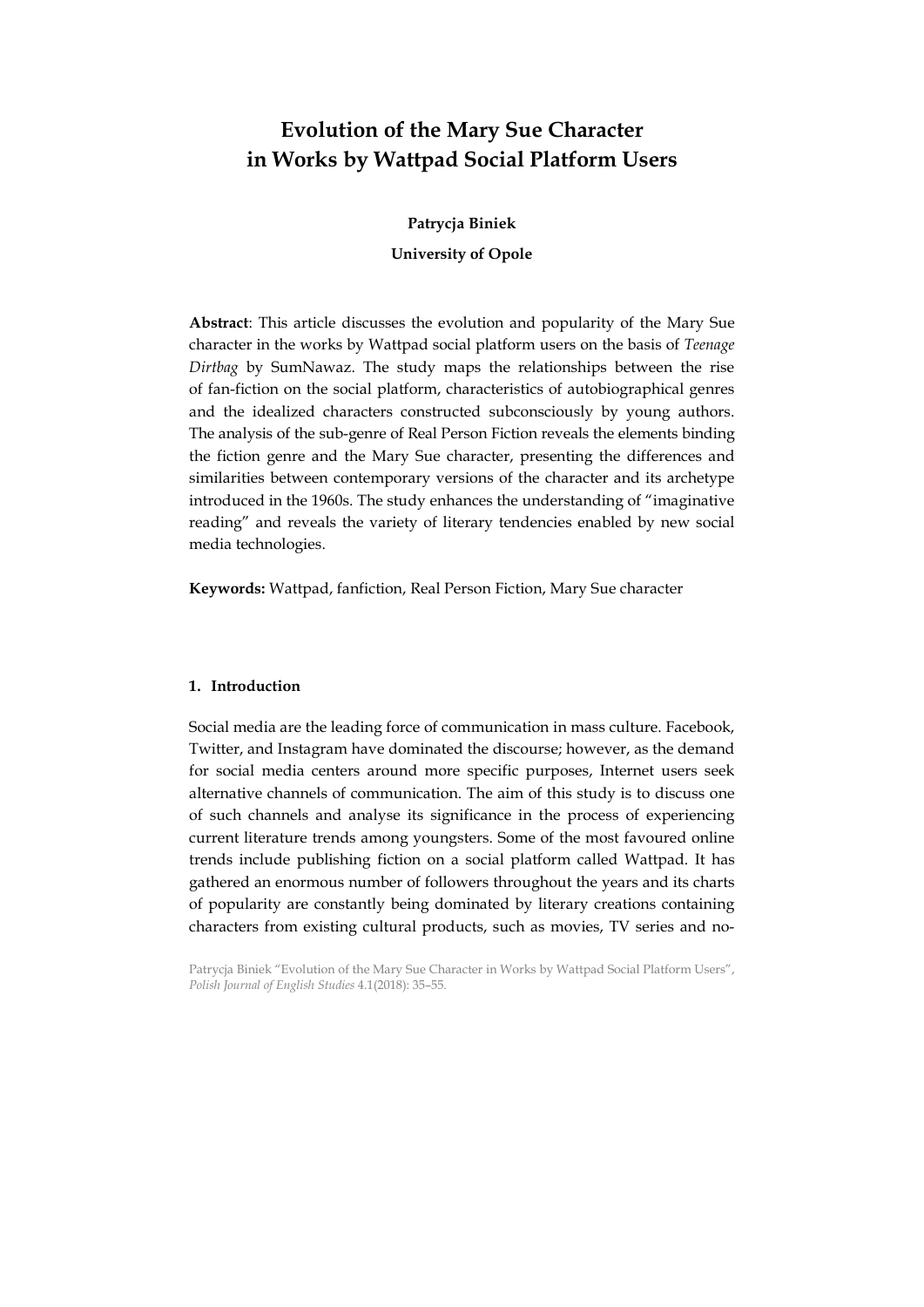vels. The trend is named fanfiction and it surfaced when the Star Trek series started to gain popularity in the 1960s.

One aspect focused on in this study is the tendency to incorporate numerous autobiographical inserts into fanfiction texts. Autobiographical elements are usually motivated by one's fantasises associated with a certain fictional character, a celebrity, or an actor who renders the character in a cinematic production. As the majority of such texts were produced by female fans, the inserts usually take shape of an idealized female character: an unrealistic avatar of the author. The journalist Paula Smith was the first person to spark the trend when she included another female character in her short parody of Star Trek (Smith 1973). She named the girl Mary Sue and portrayed her as exceedingly perfect, which started a trend applied later in numerous contemporary publications.

One of the most popular genres of fanfiction shared on Wattpad is RPF (Real Person Fiction). Such texts describe fictional stories about real people and focus on depicting relationships between Mary Sues and various idols, usually singers and actors. Through RPF, authors and readers engage emotionally in the process of "imaginative reading" (Barner 2016, 8–12). As a Mary Sue character goes through various adventures, writers subconsciously incorporate their biggest fantasises into the texts and attempt to represent themselves as someone more exceptional than they are in real life.

The process is worth analysing as not much research on the Wattpad social platform and the Mary Sue character has been conducted. Although Sophie Collins and Ashley J. Barner have offered brief descriptions of the literary characteristics of Mary Sue, their publications focus on exploring fanfiction in more general sense. They both examine fanfiction stories based on fictional characters and occurrences, such as fantasy novels, movies, comic series, etc. On the contrary, this study explores the ways in which specific works published on Wattpad depict imaginative relations between real people and their fans. The processes of composing the two types of fanfiction differ significantly. Although some elements of those fanfiction genres are similar, the way in which authors mirror real celebrities and fictional characters differ significantly.

The first section of this paper focuses on explaining the role of the Wattpad social platform among other contemporary social media. It describes the reasons behind it overshadowing other similar sites and explains the phenomenon of its continuous popularity. The second section proceeds to revisit the history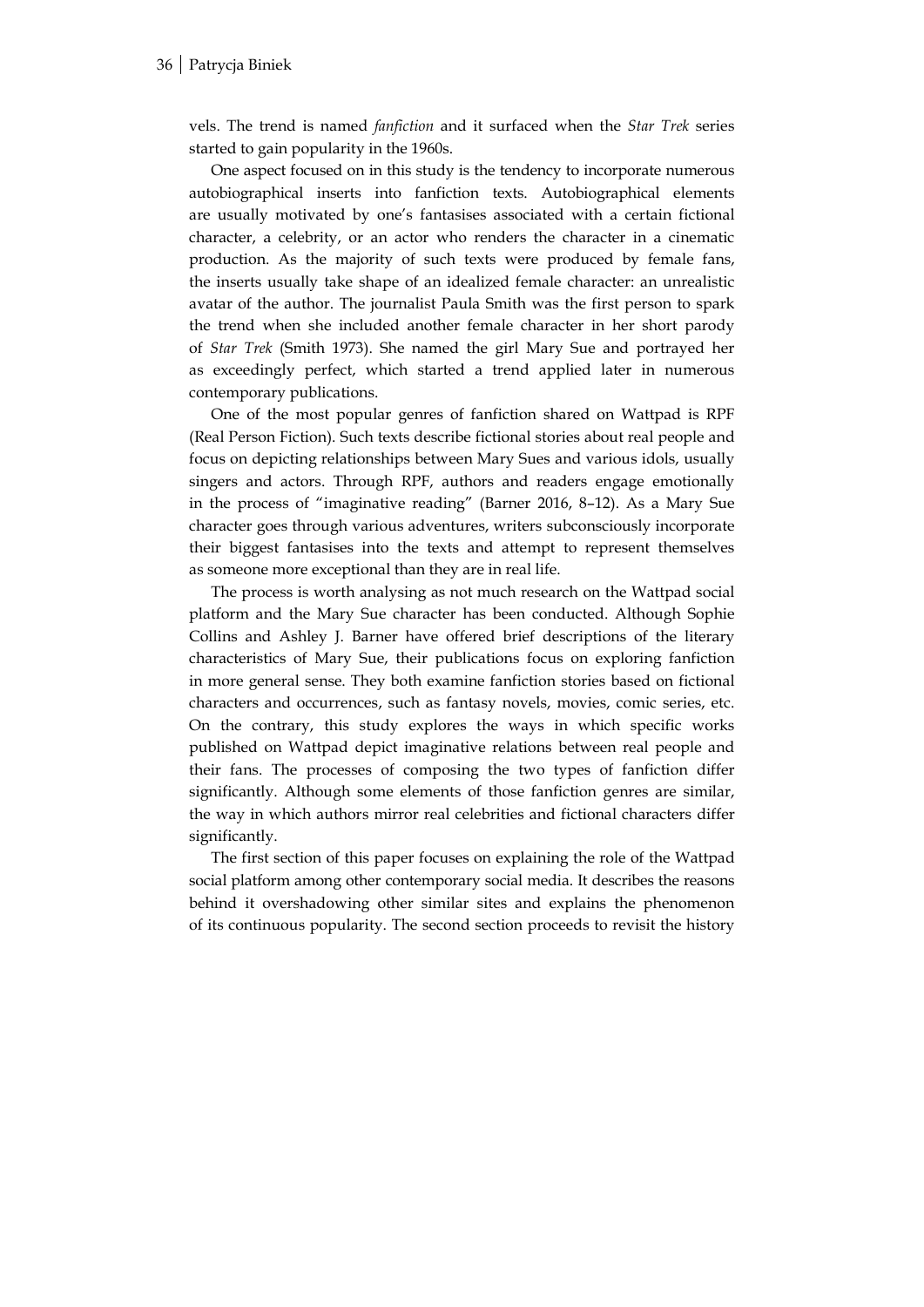of the Mary Sue character. A general definition of the term is based on "A Trekkie's Tale" by Paula Smith. Then, the reasons behind its frequent presence in fiction written by youngsters are revealed and discussed. The third section describes specific contemporary trends associated with the character which can be found only in the texts published on Wattpad. The analysis is based on Teenage Dirtbag by SumNawaz. It also discusses the differences and similarities between the quoted publications, the very first Mary Sue and tendencies followed by young Wattpad users.

#### 2. Social Media and Wattpad

In the last two decades, social media have become the dominating force of private and public communication and they have changed the way millions of people interact with each other. Although the majority would usually associate the phrase "interpersonal communication" simply with conversations between persons, younger generations, especially those who have experienced intense interaction with technology while growing up, might identify the act with conveying messages through various network tools. Those electronic instruments act as primary channels of communication. As stated in Social Media: a New Way to Success, Social Webs are Internet locations which bring together users with similar interests, so that they can participate in discussing current trends and affairs (Mustonen 2009, 8), for instance, publish factual information about one's life in a form of short messages (e.g. Twitter) or share one's works of fiction with other users (e.g. Wattpad). The later network, despite its niche status, is constantly gaining interest within diverse social groups.

Wattpad is a social web which grew into the largest literature-oriented Internet community among the contemporary social media. As Sophie Rochester writes, the platform was firstly designed to be an uncomplicated mobile application that could display only short fragments of texts and was prototyped in 2002 by Allen Lau. The co-founder of the network claimed that he was inspired to create an e-reading device as he faced a common obstacle while traveling; he could not read as much as he had wished. Since he already had experience with managing businesses related to IT discourse, he established cooperation with his partner, Ivan Yuen, and officially launched the network in 2007 (Rochester 2012, para. 6). As stated on the official Wattpad website,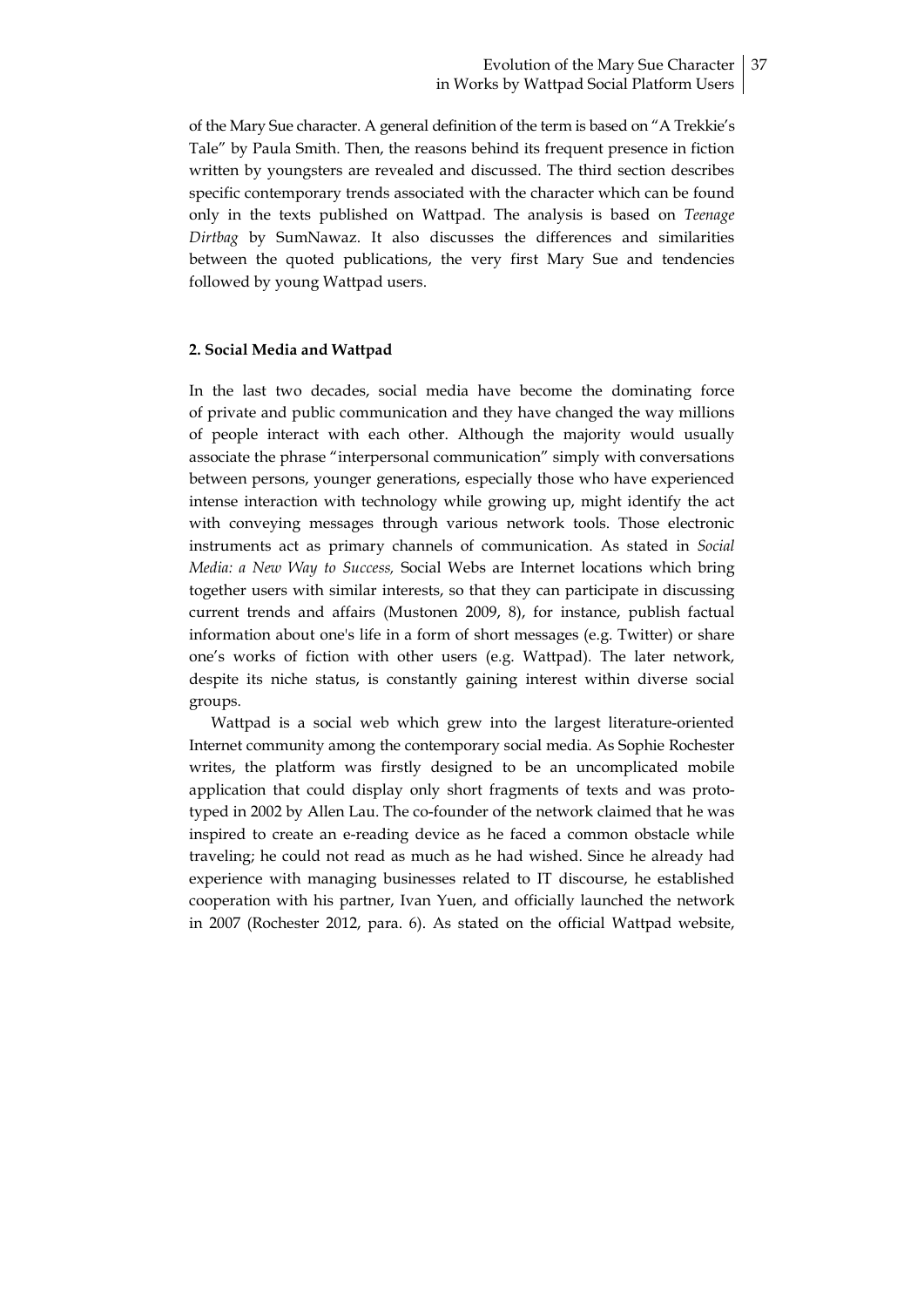the first works published in the service were actually free domain books, for example Pride and Prejudice, since, during that time, such applications were not well known to amateur writers ("About Wattpad" n.d). Fiction writing was limited chiefly to the works saved in the form of computer files or handwritten abstracts. Most blogs focused on presenting more factual, diary-like content. Wattpad's CEOs decided to target less specific audiences by providing them with access to more inclusive reading and succeeded in gaining the interest of millions of registered users in later years, while easily hindering other platforms with similar aims from succeeding in the cyber marketplace.

One such network tool is Blogger, one of the earliest services provided for various types of writers and launched by Google. One could question why blogs in general have been overtaken by Wattpad, since they function as individual channels of communication, whereas Wattpad is more like an assemblage – a cluster of various stories that compete for popularity. It is easier to stand out among the mass if there is no crowd. Yet, despite the fact that Wattpad consists of thousands of published stories, the platform managed to overtake blogs. The reason behind this phenomenon is the complexity connected to searching the blogs for the content. Wattpad provides its users with an uncomplicated search engine, enabling them to explore not only varied genres of fiction (e.g. fantasy, fanfiction, comedy, etc.), but also more specific preferences, such as language, quantity of chapters and types of the audience the story would be appropriate for. By contrast, a blog is an individual piece of work without much specification on the genre, or the length of the story. There is no such Internet tool that clusters and analyses them for those interested, forcing the audience to go through the content, even if it is beyond their interest zone. Although functions of contemporary blogs have been enhanced, as in the past a published post could consist of textual content only and rarely was treated as a "two-ways communication channel," the blogsphere – the entire connected community – does not fulfil the audience's expectations (Mustonen 2009, 13). The same issue occurs when a writer considers publishing their works on discussion forums.

As stated by Piia Mustonen (2009, 14), discussion forums are not only among the oldest types of social media, but they are also established to focus on a specific area of interest. Whether writing in general, or just a particular genre of literature, they used to be a popular medium of communicating written stories to a wider audience. The main function of the medium is to allow users to participate in reviewing the content in a "linear fashion" – answering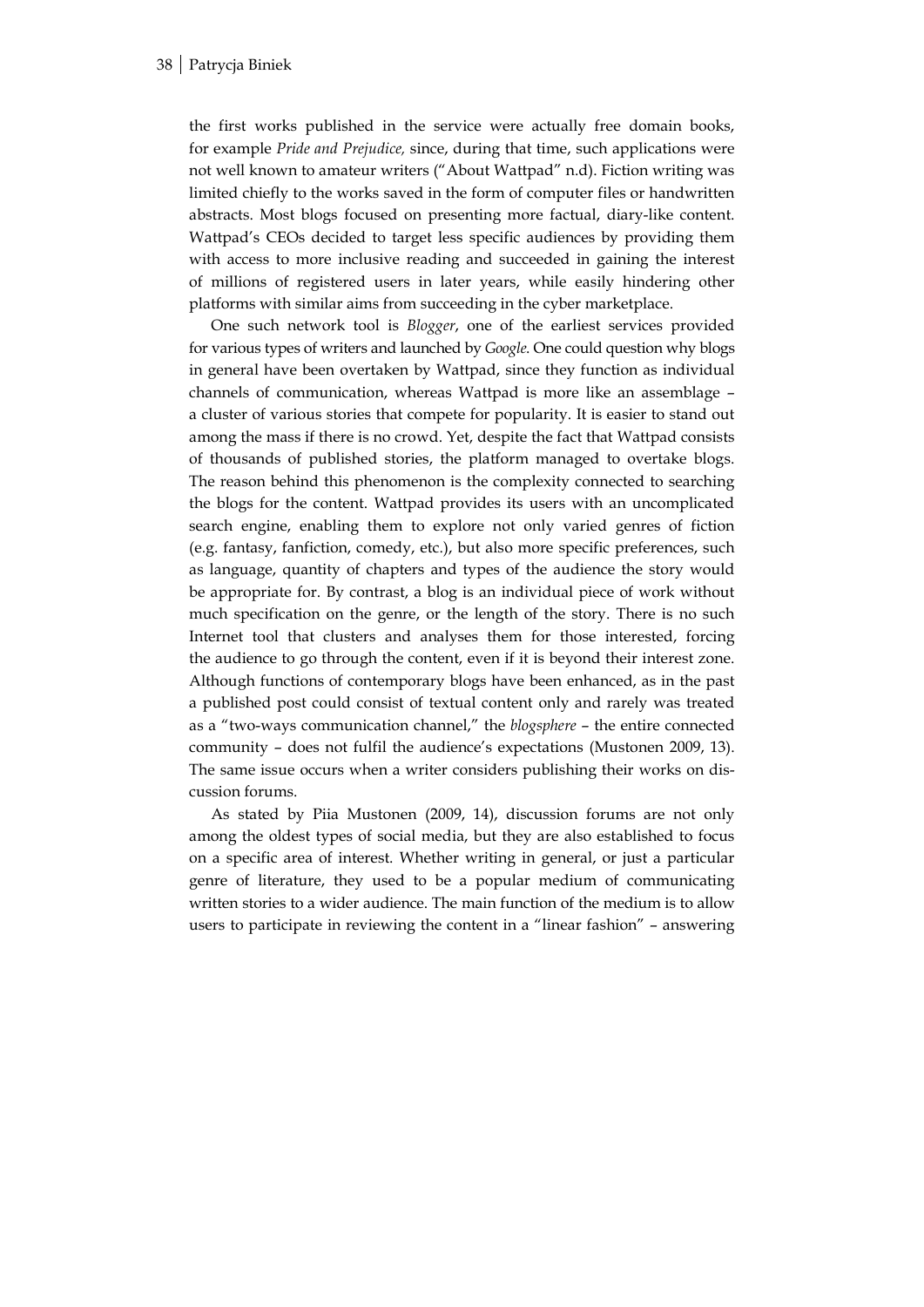#### Evolution of the Mary Sue Character 39 in Works by Wattpad Social Platform Users

messages that take the form of a thread (Mustonen 2009, 14). This means that a single story could become a thread, allowing, not only the audience, but also the authors themselves to comment on every message. The whole content would be considered a specific topic, thus becoming easy to search for via the engine. It is similar to the way Wattpad's search engine functions, yet, in practice, might be the cause of numerous issues even for the author. Since specific topics published on such forums are continuous strands of "discussion", the way particular chapters of stories can get combined and lost within the audience's feedback might actually prevent the content from reaching the readers, as they will be discouraged by the constant chaos. Such a form of publishing fiction might be deemed successful for some types of storywriting, for instance RPG-type stories, which require quick and constant communication between participants; however, when it comes to publishing more traditional literature, be it by an amateur or an experienced author, Wattpad is more reader- and writer-friendly.

Because of its significance for the Internet writing community, the social web is no longer considered only a writing network, but a whole company. The official website states that the CEOs have launched sub-applications of the social web, such as Tap, and gathered international investors who have raised more than \$117 million to develop the service into mobile writing and even publishing force. Wattpad's popularity is constantly increasing and as of today it generates more than 70 million monthly uses with an average 37 minutes spent browsing the platform ("About Wattpad" n.d.). The users come from around the world, and even though the headquarters of the company is located in Toronto, Canada, 63% of writers and readers come from outside North America, mostly Europe ("The International Language of Storytelling" n.d). The largest number of the readers is fanfiction-oriented and it is one of the most searched-for genres of literature on the platform. The story After by Anna Todd, which was written as a fictional story based on a real band, has generated more than 477 million views on the platform alone and was republished as a physical book (Todd 2014). Teenage Dirtbag by SumNawaz, which is the main object of analysis in this paper, is also written as fanfiction about the band One Direction, and has been read more than 9.6 million times (SumNawaz n.d.). The plot follows a rather well-known schema, often associated with fanfiction, as it presents the story of Elena Carter, "the most beautiful and popular girl you'd ever lay your eyes on", and Harry Styles, "the school's bad boy" (SumNawaz n.d.). The direction the story takes is easily found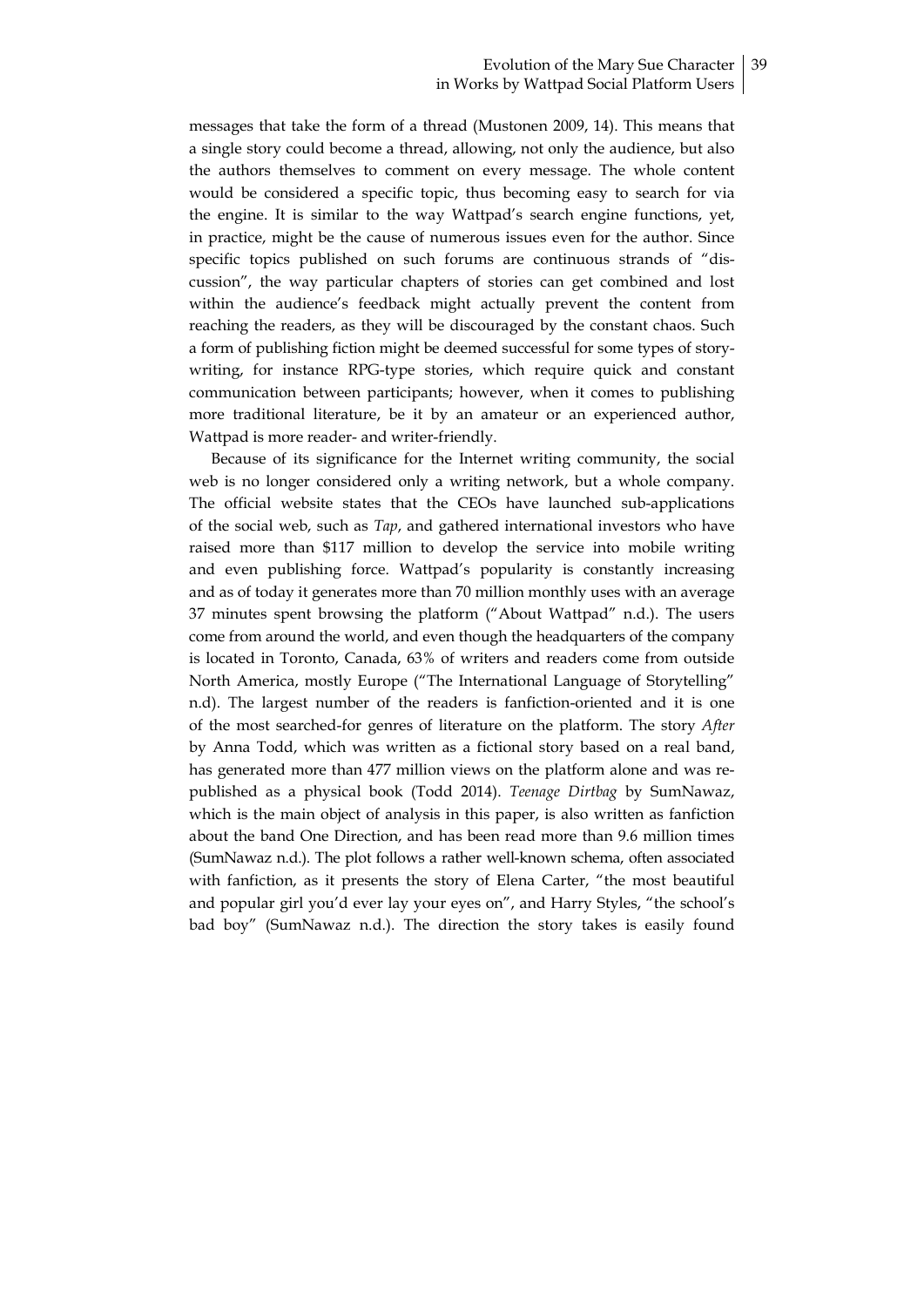#### 40 Patrycja Biniek

in most similar works of fiction. The female protagonist is also rather formulaic and represents the phenomenon called "Mary Sue". This character type is considered a problematic self-insert, which mirrors the author's inner fictional, but also equally autobiographical identity and symbolizes their unrealistic expectations.

# 3. Fanfiction and the Roots of the Mary Sue Character

Fanfiction is one of the most favoured story-types on Wattpad. There are numerous definitions of the term, as they are often transformed in accordance with particular types of the genre. Ashley J. Barner (2016, 12) sums up fanfiction as a literary work based on dynamics established in publications by other authors or existing characters and happenings. She also declares that, although the term is a twentieth-century invention, its history dates back to Ancient times. Greek tragedies, like for instance Sophocles' Antigone, were often inspired by mythology and either followed the courses of action depicted in legends, or "borrowed" specific details form myths and evolved into new works of fiction (Barner 2016, 13). Instances of such derivative works can be found in every literary period, since people always enjoyed engaging imaginatively and emotionally with the text. Barner (2016, 8) emphasises that such practises result in the popularity of the genre. "Imaginative reading" allows the fan to visualise the settings described in the text and through mentally constructed images enter the universe. It often motivates fans to create their own avatars and involve themselves into the plot.

Such devices became extremely popular during Star Trek's era in the 1960s. It incited Paula Smith, the creator of the very first Mary Sue character, to write her own imaginative take on the series. However, Smith's "fanfiction" was not a work that would usually be associated with the term, as fans write their own stories to show support and commitment to the series. Whereas the majority of fanfictions are written as a form of worshipping the original title, "A Trekkie's Tale" is a parody of the trend (Fanlore n.d.).

Paula Smith's piece of writing was firstly published in December 1973 in Star Trek anthology Menagerie. "A Trekkie's Tale" consists of a few paragraphs only, yet the author managed to summarize the archetype of Mary Sue perfectly: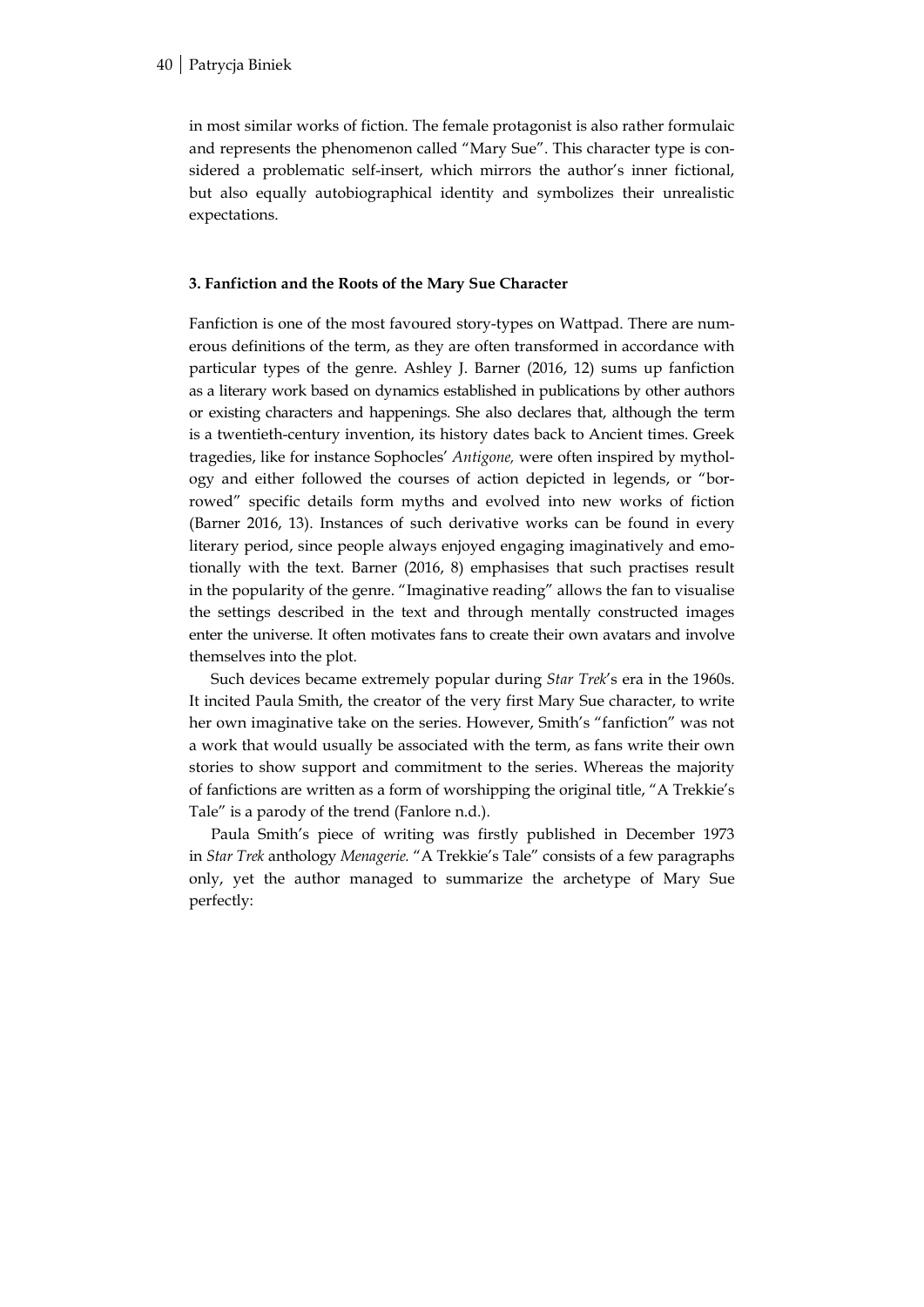"Gee, golly, gosh, gloriosky," thought Mary Sue as she stepped on the bridge of the Enterprise. "Here I am, the youngest lieutenant in the fleet – only fifteen and a half years old." Captain Kirk came up to her. "Oh, Lieutenant, I love you madly. Will you come to bed with me?" "Captain! I am not that kind of girl!" "You're right, and I respect you for it. Here, take over the ship for a minute while I go get some coffee for us." Mr. Spock came onto the bridge. "What are you doing in the command seat, Lieutenant?" "The Captain told me to." "Flawlessly logical. I admire your mind." (Smith 1973, para. 1).

Paula Smith's Mary Sue was the youngest member of the crew. Despite her young age and lack of experience, Captain Kirk entrusted her with managing their ship. He abandoned his position because of a trivial reason, a cup of coffee. Not only does it seem absurd, as if the whole piece of writing is simply a joke; a mockery of the Captain Kirk's character in the original series; it is also illogical. Even if someone was not familiar with the Star Trek series, thus did not know how Captain Kirk usually acted, the audience would consider such behaviour unreasonable. How is it possible that someone who bears such authority and responsibility for the whole crew decides to pass down the ship to a teenage girl? What can also be quite shocking for a reader who does not know the real purpose of "A Trekkie's Tale" is that the rest of the crew consented to their captain's will without any second thoughts. Mr Spock approaches the girl and even though he questions her presence in the command seat, after her vague explanation, he accepts her filling in for Captain Kirk. He deems the resolution an incredible idea and his final statement even implies that he believes the whole idea was devised by Mary Sue herself.

The first fragment of Paula Smith's writing is already indicative of Mary Sue's signature traits: incredible, almost miraculous capability of being the best among everyone she meets. She strikes everyone as being extremely skilful in any area of her existence, sharp-witted and so beautiful that anyone would fall for her charms. The following fragment portrays more of her virtues, surrounding her with an aura of a superhero:

Captain Kirk, Mr. Spock, Dr. McCoy and Mr. Scott beamed down with Lt. Mary Sue to Rigel XXXVII. They were attacked by green androids and thrown into prison. In a moment of weakness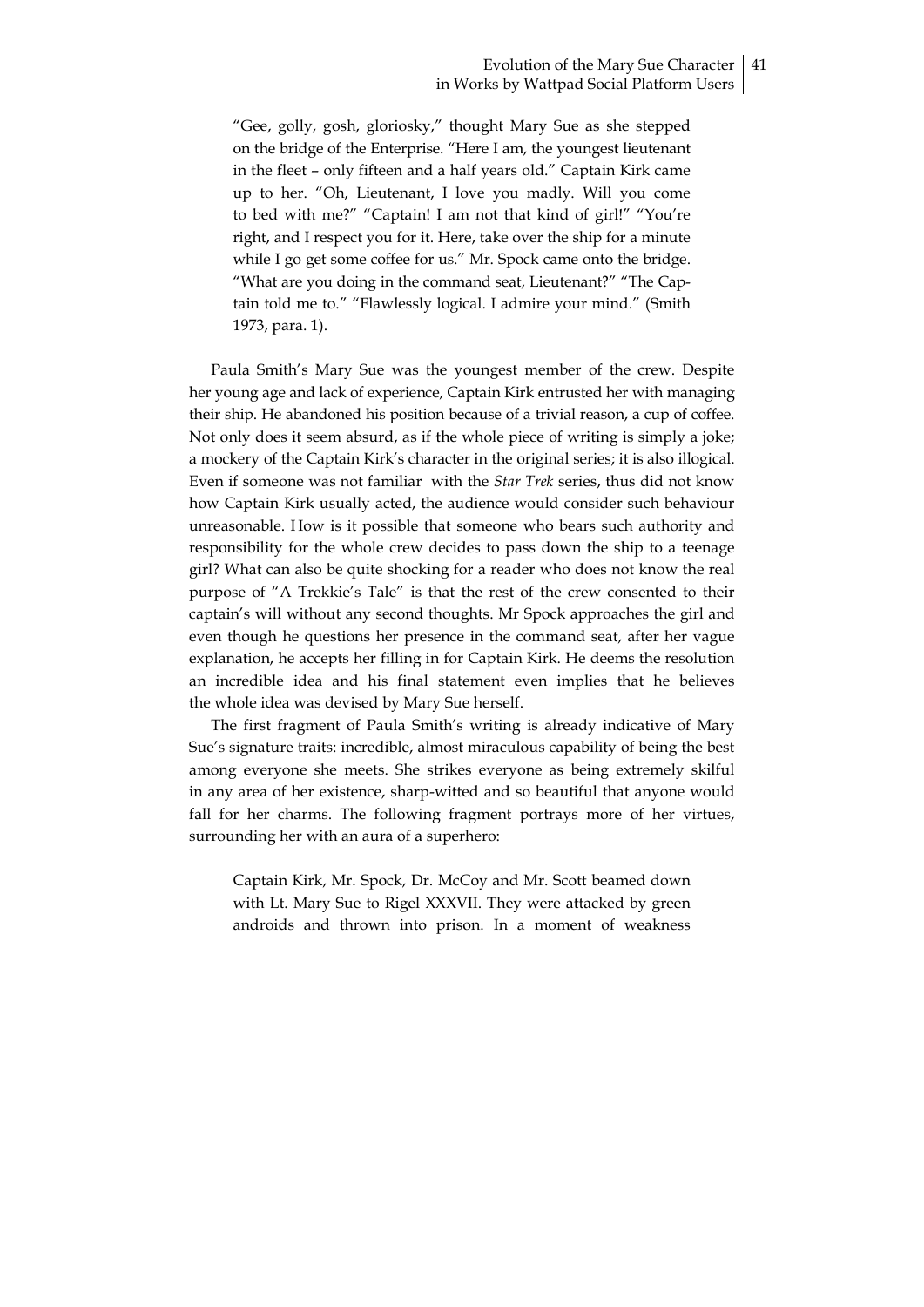Lt. Mary Sue revealed to Mr. Spock that she too was half Vulcan. Recovering quickly, she sprung the lock with her hairpin and they all got away back to the ship. But back on board, Dr. McCoy and Lt. Mary Sue found out that the men who had beamed down were seriously stricken by the jumping cold robbies, Mary Sue less so. While the four officers languished in Sick Bay, Lt. Mary Sue ran the ship, and ran it so well she received the Nobel Peace Prize, the Vulcan Order of Gallantry and the Tralfamadorian Order of Good Guyhood (Smith 1973, para. 2).

Although Mary Sue did experience moments of vulnerability, just as any other self-aware being, she recovered quickly. Not only did she manage to overcome her oppressive secrets, she was also able to save everyone by using a simple hairpin. Typical characters are usually constructed in a way which incapacitates them to do so. On the other hand, Mary Sue's exaggerated exceptionality enables her to achieve uncommon goals. What is more, despite the fact that she did not stay immune to an incurable disease, she still headed up the ship. While suffering from the illness she managed to obtain numerous awards. She became an icon, an authority for everyone who knew her. Even after her tragic death she was still cherished by the crew:

However the disease finally got to her and she fell fatally ill. In the Sick Bay as she breathed her last, she was surrounded by Captain Kirk, Mr. Spock, Dr. McCoy, and Mr. Scott, all weeping unashamedly at the loss of her beautiful youth and youthful beauty, intelligence, capability and all around niceness. Even to this day her birthday is a national holiday of the Enterprise (Smith 1973, para. 3).

Mary Sue character deriving from "A Trekkie's Tale" is summarized as a girl as an exceptionally beautiful, capable and lovable adolescent character. Later on, Paula Smith broadened the depiction and made the girl even more "relatable" for the public. As stated in an interview conducted by Cynthia W. Walker, the author of the original Mary Sue added that the girl was gifted with such perfection that the whole universe, be it the literary universe from Star Trek or just a random story setting, was centred around her. Her mental and physical capabilities would often be strengthened by tragic past and the fact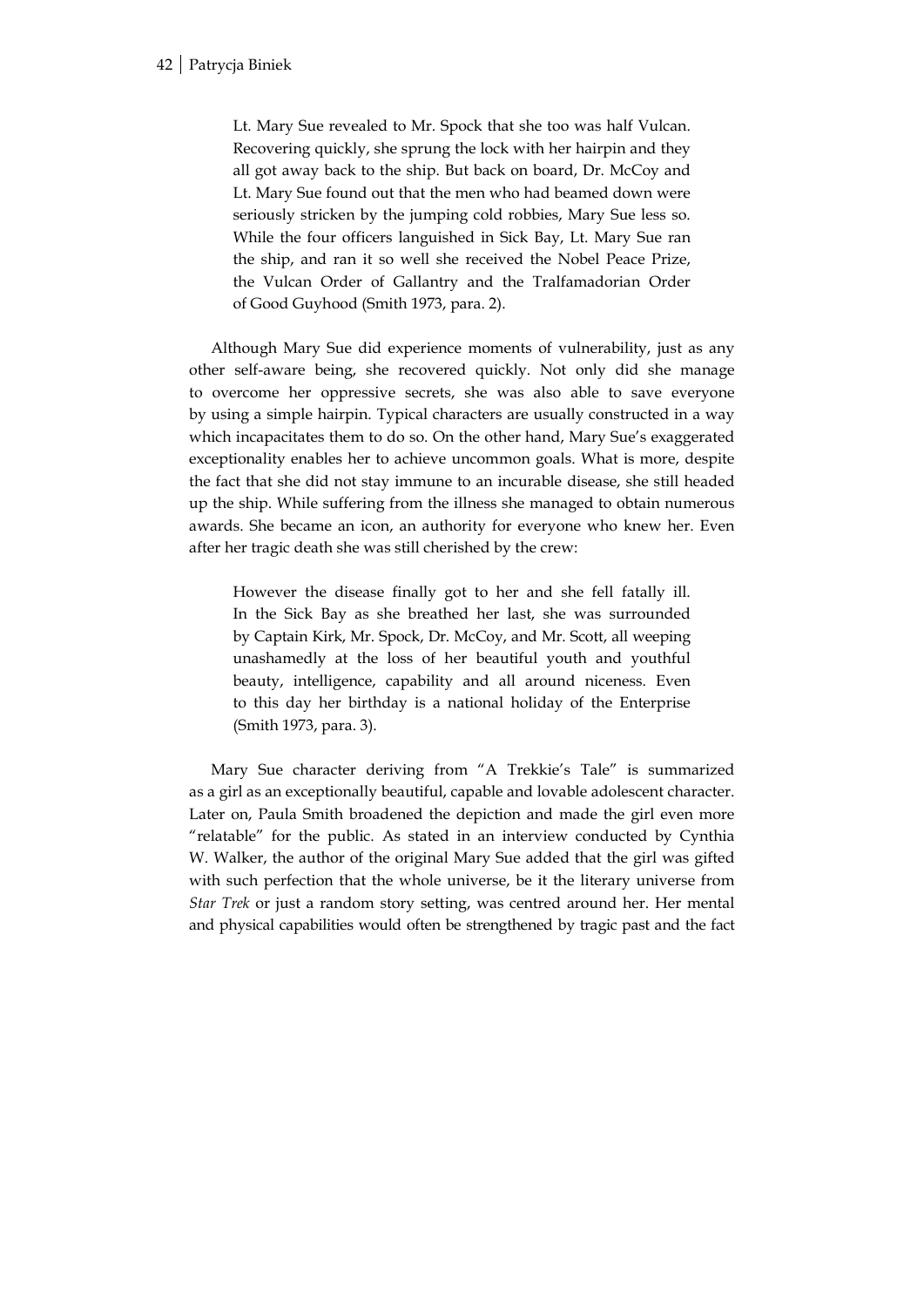that the character was able to overcome her trauma. What is more, a typical Mary Sue usually possesses an unordinary physical trait, for instance unusual eye colour, a birthmark, or unique hair colour (Walker 2011, para. 4). Yet, according to Sophie Collins, it is rather difficult to grasp one characterization of Mary Sue. The only characteristics that are definite while describing such characters are: female gender and lack of depth in the process of developing her character (Collins 2018). However, the phenomenon of the Mary Sue character evolved throughout the years and the issue regarding non-binary gender became apparent for the public, proving that the basic definition ought to be broadened.

If a female character's capabilities were even slightly more extraordinary than readers deemed appropriate, the character was still considered a Mary Sue. This resulted in misogynistic tendencies towards female characters and those authors who tried to stand by their creations. Trying to stop the community from going to extremes, the public attempted to note that some male characters that were highly appreciated by various fandoms could also be described as Mary Sues. Barner (2016, 77) explains that, for instance, Captain Kirk himself might be perceived as such an idealized character. If we take into consideration, for example, his achievement of defeating the Kobayashi Maru test as the only person in the Starfleet Academy, or his traumatic experience of witnessing a massacre of 4000 people, yet overcoming the trauma, he could easily be declared a male version of Mary Sue. There are numerous instances of such characters in pop-culture, although the majority of the public would not associate them with exaggerated traits and capabilities. An essay published on Tumblr summarizes that idealised male characters (superheroes) are considered more normal and people rarely view them as negatively as their female counterparts (Ladyloveandjustice 2011, para. 5). Ladyloveandjustice (2011, para. 6) names a few reasons behind such a bias. One of them is cultural domination of men. In literature a male character wins readers' acceptance much quicker than females, as they are naturally assumed to be likeable. Their female counterparts need to show that they are worthy of acknowledgement, yet, if they try too hard, they will be dismissed as inauthentic.

Ladyloveandjustice (2011, para. 10) observes that both genders tend to indulge in "power fantasies", which derive from a subconscious need of wish fulfilment. In Who is Mary Sue? Sophie Collins (2018) also associates the phrase with narcissism and a strong will to fulfil one's wishes. That is why the author is the only person who can fully identify with the character and often does not find any faults with the creation, even if confronted by readers (Collins 2018).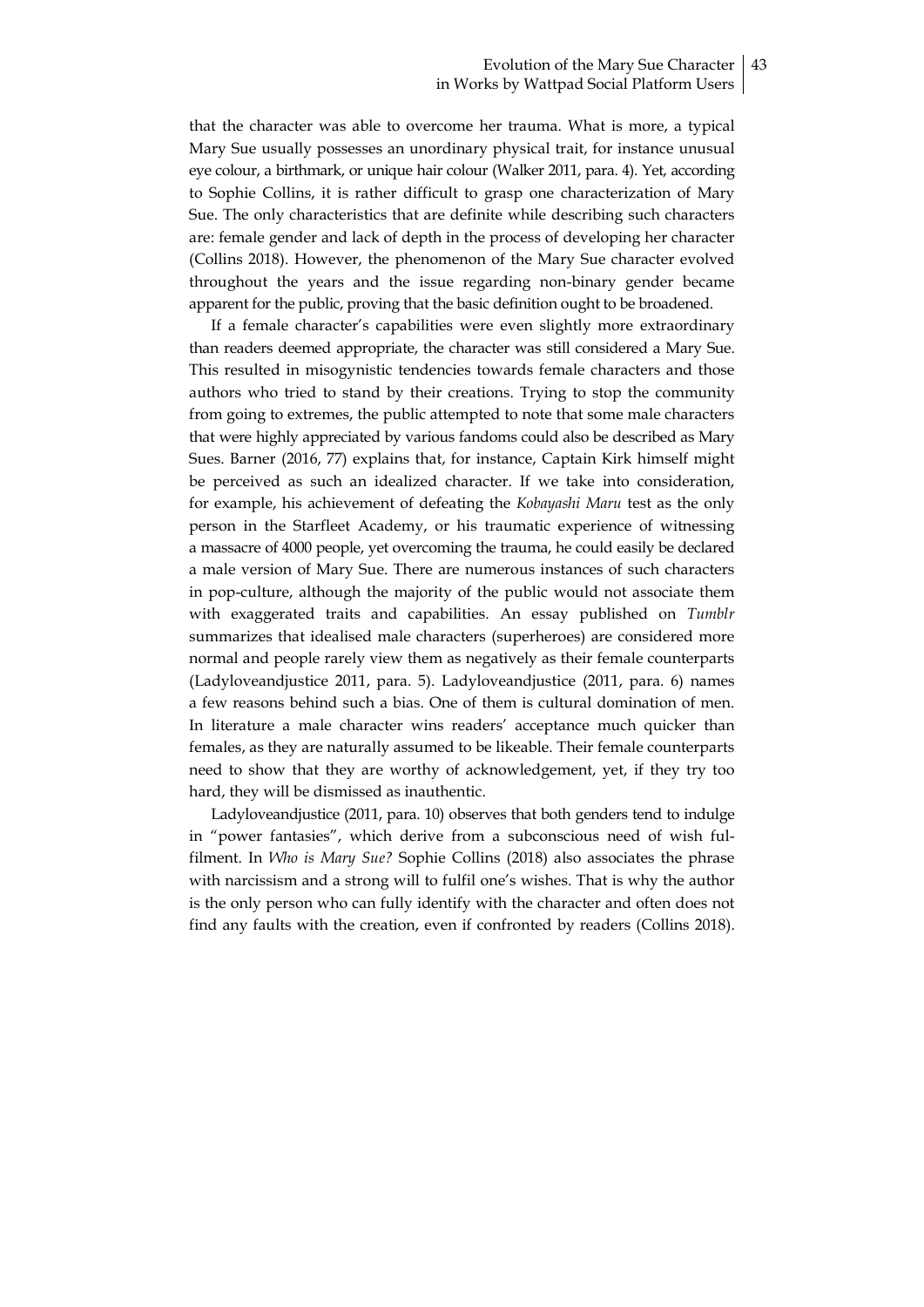The process of constructing such characters might occur at any moment during which the author is exposed to their desired stimulus. The incentive affects the author's way of perceiving the context of the situation and often results in a creation of an autobiographical story. While having to imagine or describe a possible situation, people depict the happenings either from a point of view of their "possible self", or "wanted self" (Trzebiński 2002, 53). In these circumstances, an author of a Mary Sue character subconsciously envisions their wanted self as an element of a fictive course of actions.

Fanfiction readers usually identify a Mary Sue character right after being introduced to her description and since the phenomenon became so apparent and frequent, members of the fanfiction community often treat such characters highly negatively. For them Mary Sue's unreality is obvious. However, such autobiographical inserts are produced subconsciously and writers usually do not perceive them as such even after being directly confronted. They are either too inexperienced in writing or are simply too blinded by their desire to imaginatively fulfil their fantasies. Those fantasies usually include becoming a part of their idols' life and engaging intimately with them.

In addition, writers often sexualize their favourite celebrities and do not recognize the impropriety of such behaviour. Sexual fantasies are conditioned by the limbic system, thus humans cannot restrict them to what they consider moral. Allan N. Schwartz regards the phenomenon as "natural and positive elements of one's sexuality" and claims that it ought not to evoke guilt (Schwartz n.d., para. 4). Yet, although humans cannot control their imagination under certain circumstances, fanfiction writers are able to control what they describe in their stories. They also change specific characteristics to avoid experiencing guilt and the sense of crossing moral boundaries. Portraying juvenile idols as sexually involved characters is often perceived as sexual misconduct, thus authors attempt to change their age believing that manipulating the facts in their stories will result in a more positive response. However, Isu Mizumi (2017, para. 2) declares that adjusting facts to the plot does not change the reality. The sexualised minors are still underage in real life and even if some readers do not know the specimen behind the described avatar, someone will always be able to recognise them.

Many authors try to avoid improper associations by changing their RPFtype stories into texts that readers would consider typical fiction. Characters based on existing people get new names, surnames, occupations: their whole identity is changed. Yet, authors always abstain from changing their auto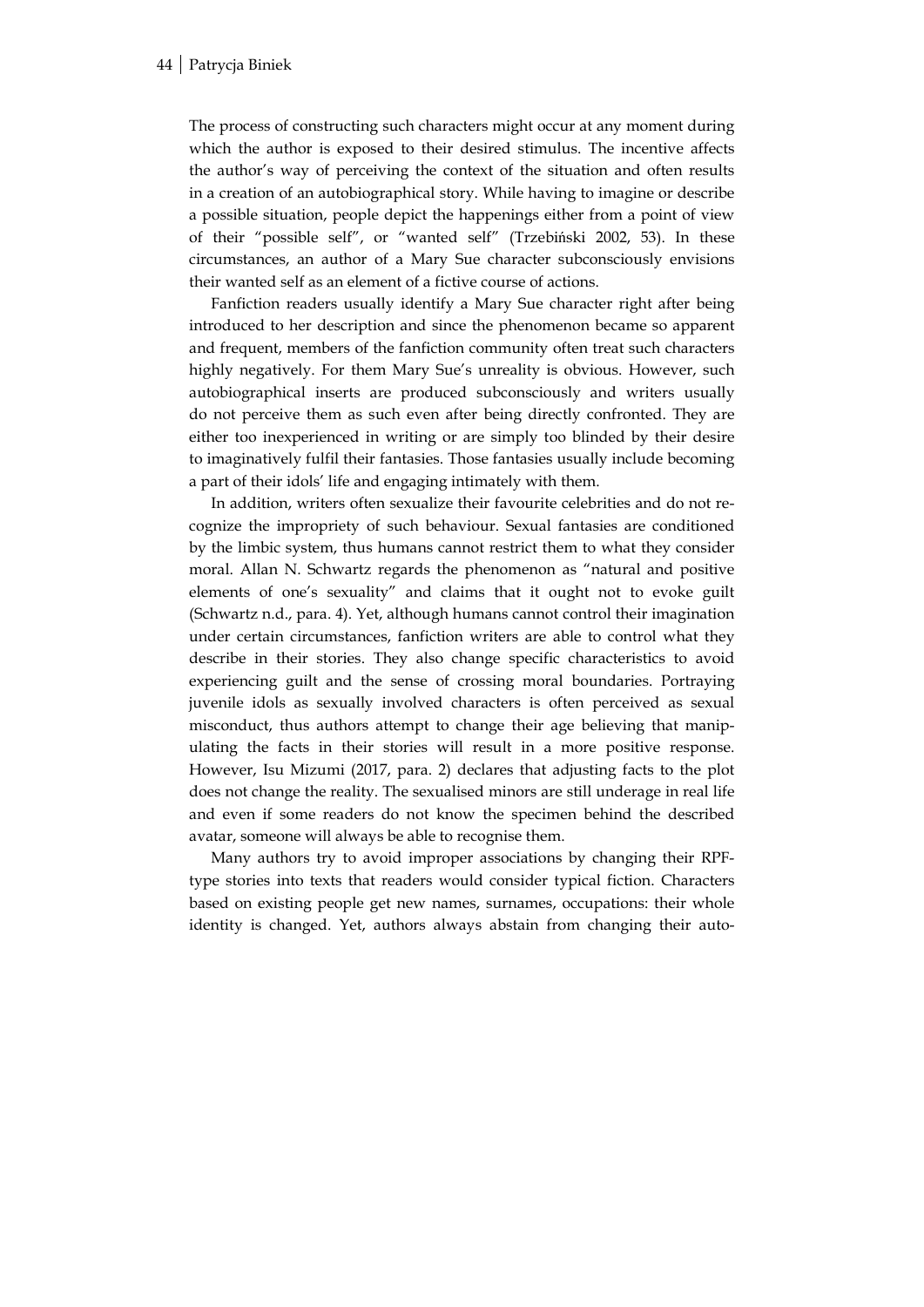biographical inserts, as that would hinder their fantasises from being fulfilled. They do not limit their avatars' abilities, personality characteristics and looks, since, as mentioned before, they subconsciously imagine their "wanted self" as the main character of the story. Imagination is a form of providing pleasure to the mind and encountering idols is not the only method for satisfying one's fantasises. Mary Sue's creators often shape the character in a way that corrects their imperfections and allows them to indulge in the reality they desire. Writers can achieve goals they would never be able to reach in real life or experience adventures that the reality prevents from occurring. Although readers might view such creations as not believable and often inappropriate, the authors still perceive them as highly positive and reasonable. That is why the need for satisfaction is the main reason behind the popularity of the Mary Sue characters' existence in Wattpad stories and generally in fanfiction.

# 4. The Mary Sue Character in the Teenage Dirtbag and an Analysis of Autobiographical Inserts in the Text

Teenage Dirtbag by SumNawaz is a widely known instance of fanfiction centred around autobiographical tendencies. The story accumulated an enormous number of fans. The publication was read almost ten million times, 195,000 users voted for the text as a sign of acclaim and more than 32,000 readers follow the writer's profile (SumNawaz n.d.). The text is discussed on various social media and provokes detailed reviews. The majority can be read on Wattpad, but Facebook, Tumblr and Twitter are also used to share opinions about the story. For instance, the publication was often discussed in a Polish Facebook group associated with Wattpad and each post about the text was commented about 250 times. The community gathered around the publication is clearly divided, as many instances of both positive and negative feedback can be read on social media.

Numerous readers declare sympathy for the story as they enjoy the plot, language utilized in the text and its structure. For example, some users find the text pleasant, as the mere presence of their idols incite them to delve into the narration. Many similar opinions have been published on various social media and although the process of the publication of Teenage Dirtbag started a few years ago, it still arouses curiosity among new fans. On the other hand, numerous commentators state that the "fictitious" text is an apparent pastiche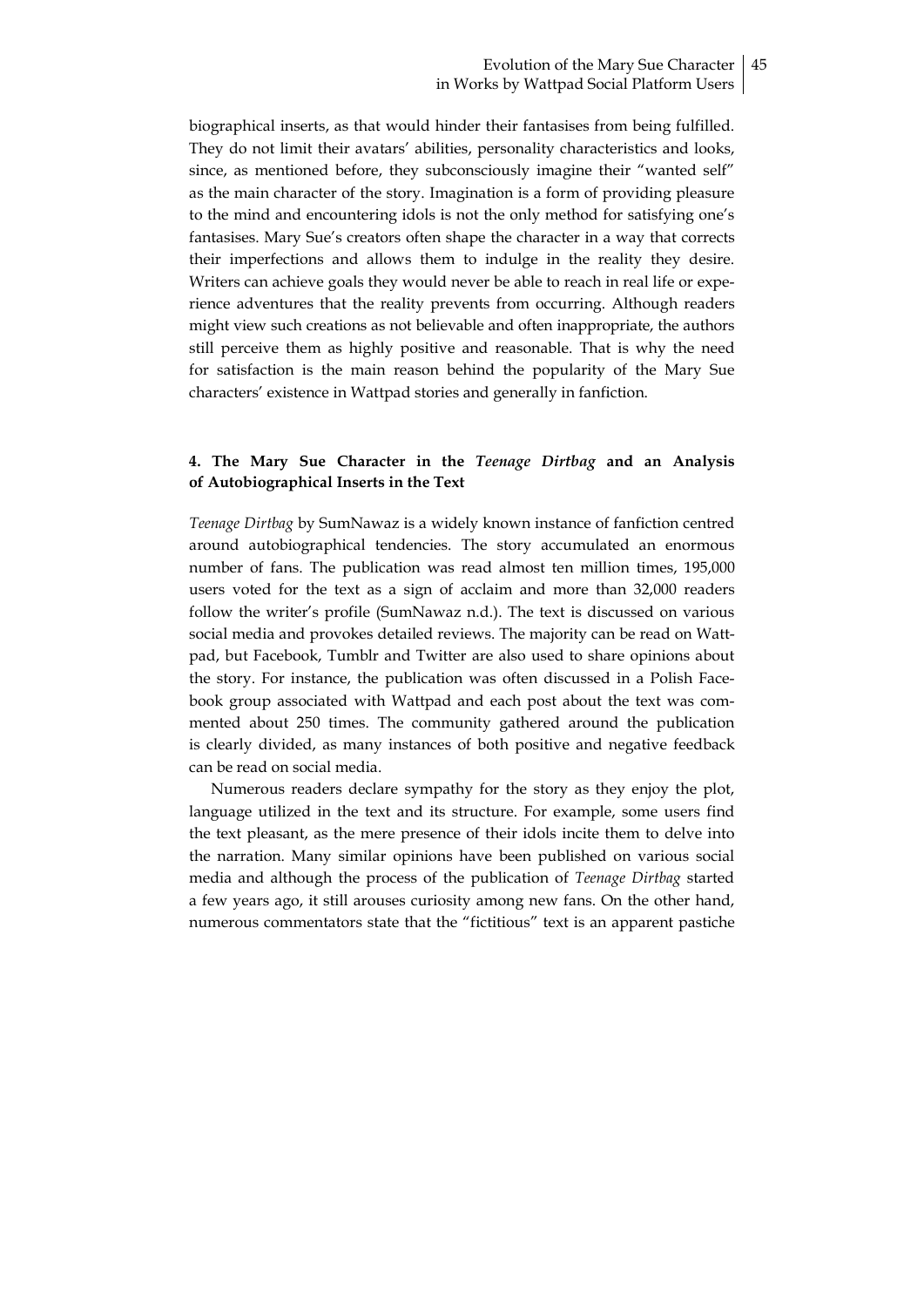of Paula Smith's parody and that it does not deserve its popularity. Those who oppose the story's popularity view the text as full of mistakes: poor structure and language, yet fans are often oblivious of the text's negative aspects. However, many readers, despite criticising the main character, point out that Elena Carter is not a typical example of the character prototyped by Paula Smith. Although the female avatar shows apparent similarities to the majority of Mary Sue characters, she possesses contradicting personality traits. Thus, the creation is in fact a combination of the original Mary Sue and the two types formed by Wattpad users: "a susceptible, highly intelligent introvert and a rebellious social butterfly."

The description presented in the first chapter indicates the nature of the main female character in Teenage Dirtbag and possible directions of her development. It also touches upon similarities between SumNawaz's creation and its archetype:

My name is Elena, I'm seventeen years old, and am in Year 12 here in Holmes Chapel. It's a small village, but really cosy, and I love it her. I live with my parents and older brother Tyler, and I pretty much tolerate my family. My mum is a doctor and dad is a professor in nearby college, so we're pretty well off. I'm a straight A student and never had a blemish in my record. It's weird to say, but I'm the most popular girl in school. I'm not like those stereotypical bimbo blondes who run the school. I have blue eyes and long, light brown hair and am fairly skinny. I also have a nose piercing that I love (SumNawaz n.d., chap. 1).

As usual, the main female character is a youngster attending high school. Numerous stories of this kind take place in American or British secondary schools, because authors are usually students themselves while writing their texts. SumNawaz's story and Paula Smith's parody start at a similar point in their creations' lives. The original Mary Sue was a teenager, too, and was "only fifteen and a half years old" (Smith 1973, para. 1). Both authors begin their texts with a precise description of the main characters. Such a method of narration is in fact a common element in fanfiction stories. Authors often highlight their character's most important traits right at the beginning in lieu of introducing them at a more moderate pace. This results in quicker recognition of the character's role. The descriptions often include their achievements and a clear declaration of their social status. Elena Carter is an exceptional student. Not only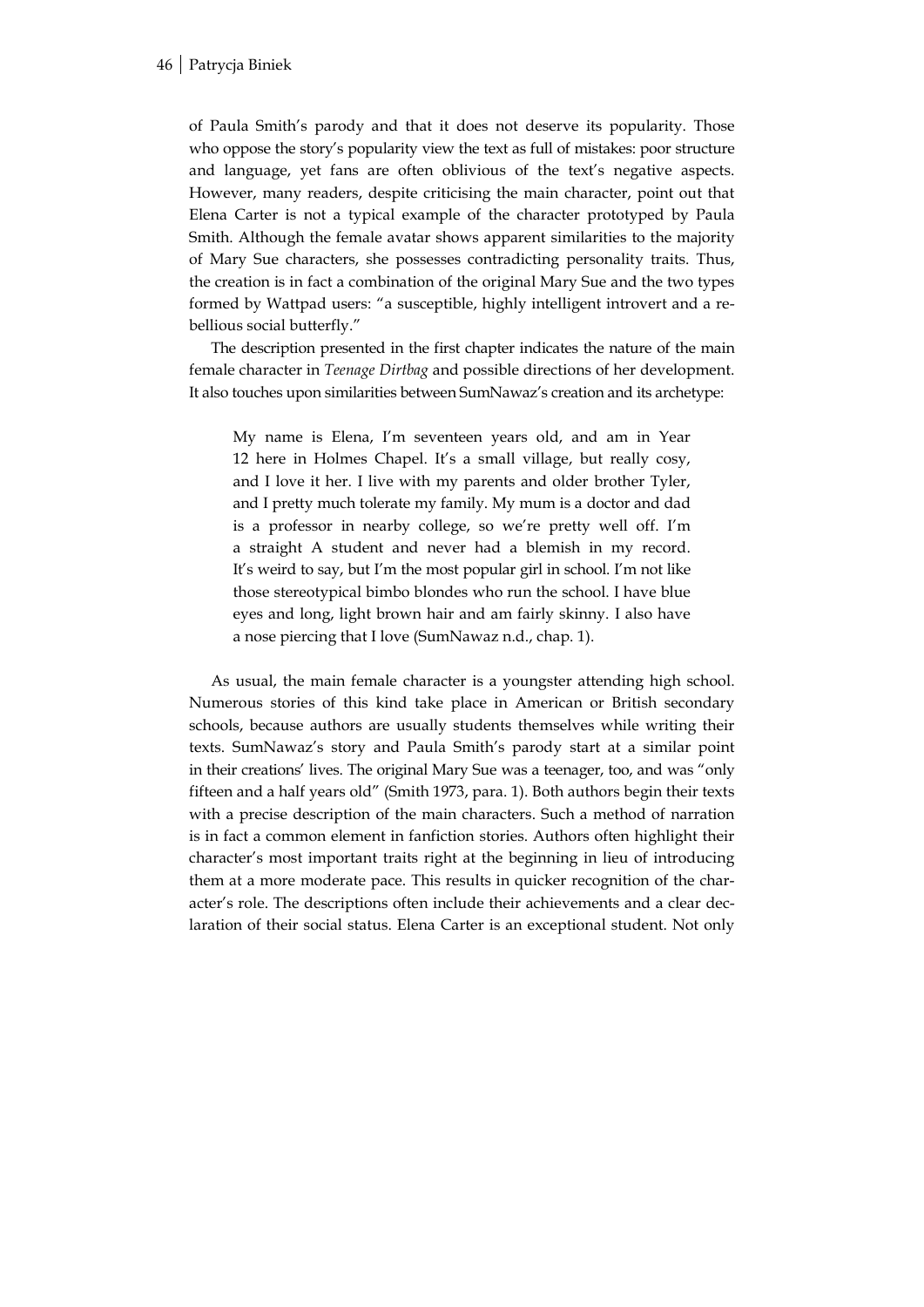does she always attempt to get the highest grades, but she also cares about her reputation. She is an ambitious character and perfectionist when it comes to the school sphere. The first type of Mary Sue characters constructed by Wattpad users is, as mentioned, highly intelligent person who often comes from a wealthy environment. Elena Carter is a member of an upper class and how she treats her school obligations is most probably a result of her family's background. The original Mary Sue also possesses so many abilities and such knowledge that every member of the spaceship crew deems her perfect. Although people might question such a young person's abilities and experiences, the original Mary Sue was approved immediately. It is not revealed whether Smith's character is a member of the upper class because of her ancestry, but her exceptionality allows her to be considered one.

In addition, as Paula Smith stated after publishing her parody of Star Trek, typically creators of Mary Sues combine their characters' beauty with extraordinary traits. In the case of SumNawaz, Elena Carter pierced her nose so that she would be distinguished from the crowd. That feature serves as a similarity between Teenage Dirtbag's main female character and its archetype. Paula Smith points out that such characters often have eyes in unusual colours, birthmarks or unordinary accessories. Elena Carter and the original Mary Sue are also considered physically attractive, which is one of the reasons behind their recognition. Elena Carter is aware of her physical appearance and popularity. She enjoys the attention, which makes her develop a high level of self-esteem. She willingly attends various social events, as other students often invite her because of her popularity. The original Mary Sue was also well known not only among her closest colleagues, but generally among the majority of characters. The popularity and the crew's trust strengthened her self-confidence and allowed her to become a national hero. Elena Carter's popularity with her schoolmates and her awareness of the fact contradicts with the first type of Mary Sues introduced in Wattpad stories. As the first type depicts a selfaware introvert, Elena Carter's behaviour clearly problematizes this portrayal. The traits mentioned above indicate that the main character of Teenage Dirtbag is a combination of "a susceptible, highly intelligent introvert" and "a rebellious social butterfly."

The second type of those characters, "a rebellious social butterfly," often resembles a delinquent. Although SumNawaz does not allow her creation to have direct contact with criminal environment, she still constructs her so that Elena Carter touches upon the topic of "bad girls." Piercings are often associated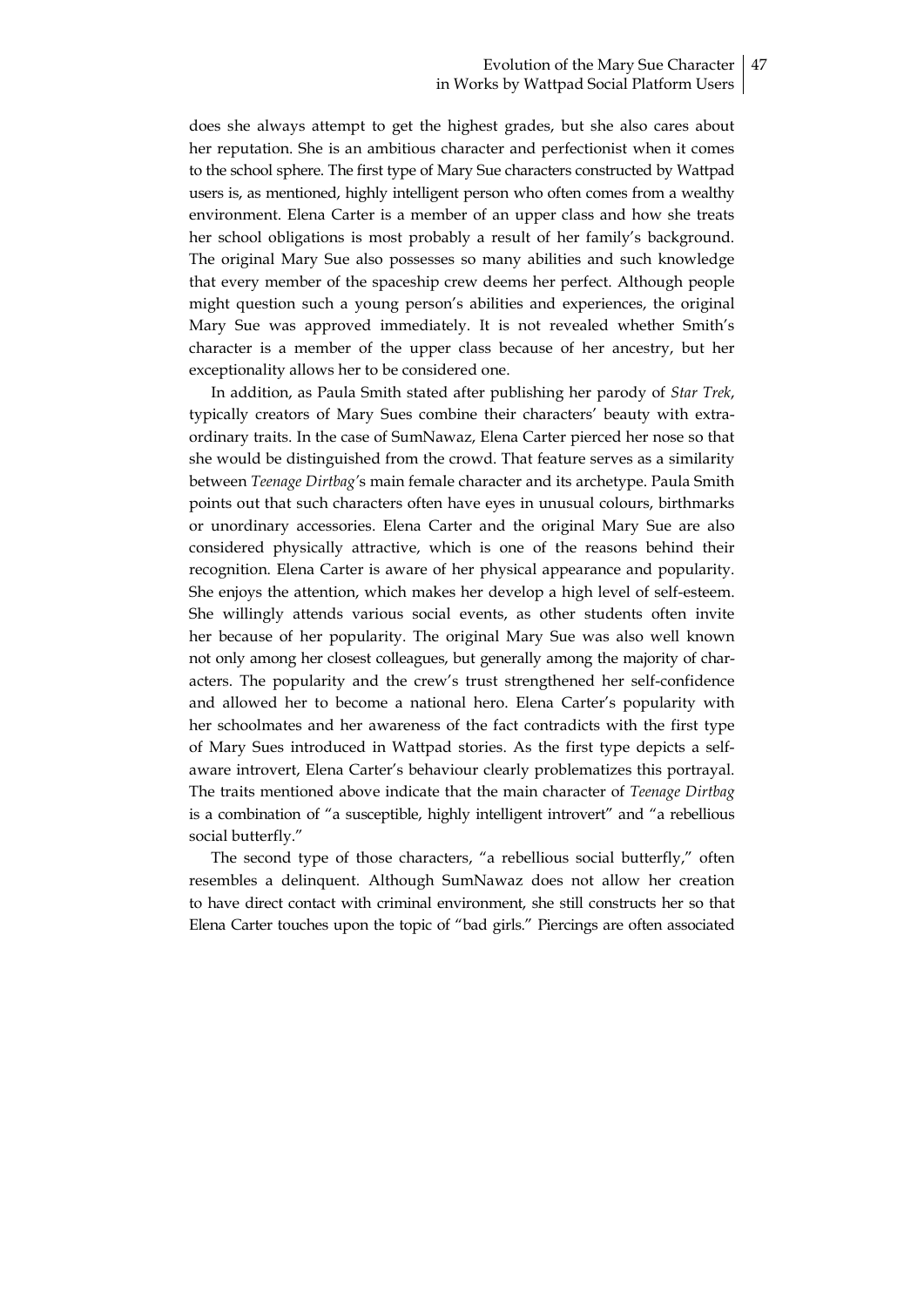with questionable characters, especially if they are seen on unorthodox parts of human body. Such characters are well known for trying to go against the grain and in further parts of the story Elena Carter follows such a dive. In addition, she opposes her parents' opinion on tattoos. Her family believes that "tattoos are a way of ruining your body. They are pointless" (SumNawaz n.d., chap. 1). However, the female character sees them as "a different, individual part of one's life" (SumNawaz n.d., chap. 1). The tension between Elena Carter and her family plays an important role in the process of her development. "Bad girls" either do not have families or are often conflicted with them. As stated previously, Elena Carter does not enjoy their company and the communication channel between the main character of Teenage Dirtbag and her family must be disrupted. Various fragments of the text describe the situation in detail:

I can't tell Tyler or my parents that I had detention. If my parents find out, I probably will be dead. To them, if their perfect daughter gets detention, then they would be so ashamed. I already feel pressured enough by my parents because they want perfect grades and have me get a scholarship to an amazing college. I do my best to please my parents, but it just seems like it's never enough. My parents are perfectionists, you could say. They want me to be the perfect daughter and do everything right, which puts a lot of pressure on me (SumNawaz n.d., chap. 2).

The quotation presents the reasons behind the character's complicated relationship with her family members. As her parents attempt to transfer their ambitions onto their child, it causes the main character to feel mentally unsettled. The fear troubles her. Although the original Mary Sue lost her family to a tragedy, which makes the circumstances different in SumNawaz's creation, the notion of tragic occurrences still binds these two characters. The original Mary Sue had to face the loss of her loved ones. There was a certain point in her existence when her mental strength was tested. Elena Carter is forced to overcome her insecurities and fears every time she faces her parents. When she enters her house, she transforms back into the first type of Mary Sue, creating a clear division between the main two environments she is a part of: the school and the household. At home, she becomes a self-conscious introvert, whereas at school she morphs into a self-confident, dominant girl whom no one really knows.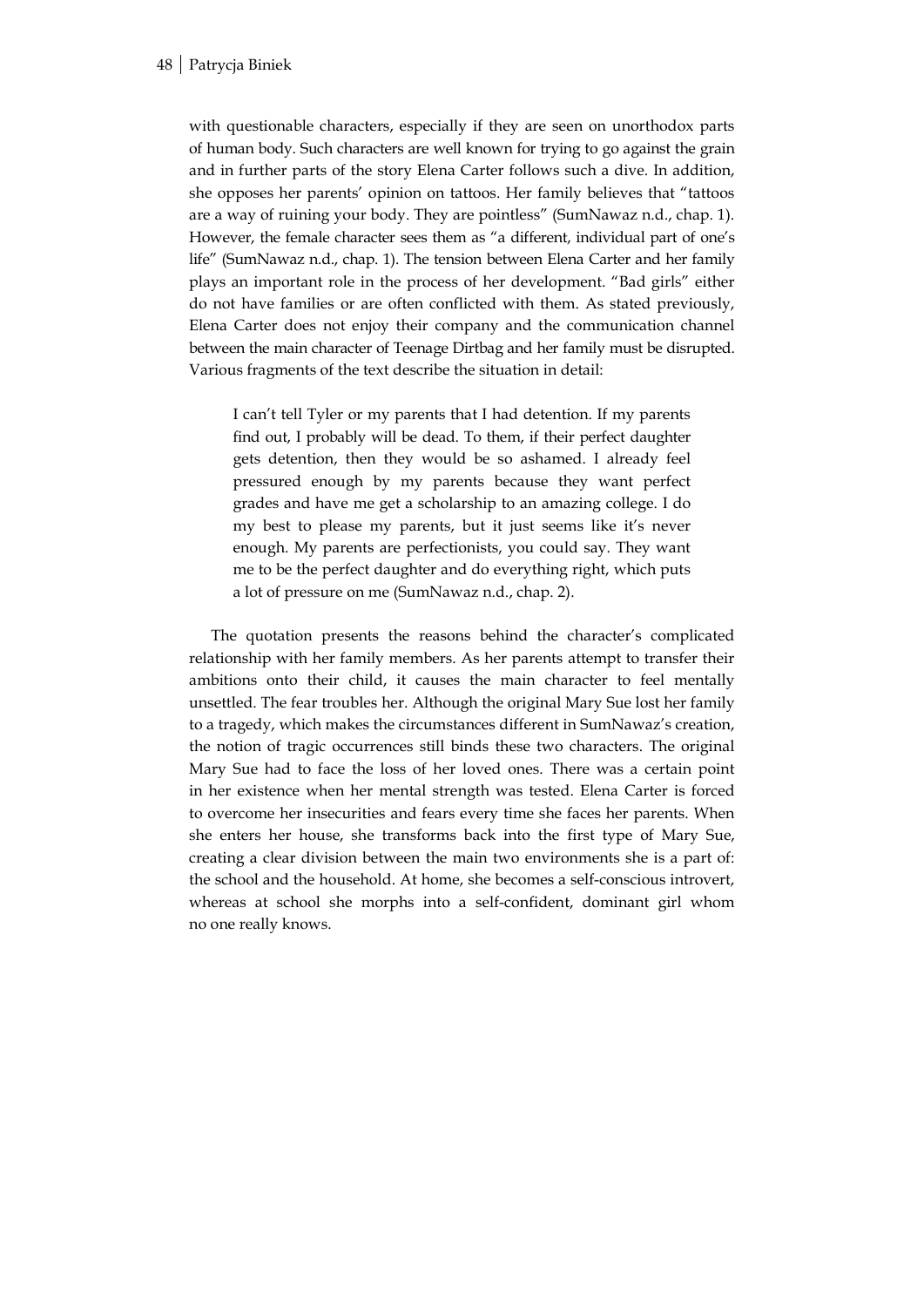# Evolution of the Mary Sue Character 49 in Works by Wattpad Social Platform Users

She pretends to be invincible in front of the other students, as much as she is embarrassed and scared of her father, who turns abusive in the further parts of the story. When Elena begins to stand up for her interests and relationships her father deems "toxic", he loses his patience and hits her. The situation is described after the main character reveals that she became close with the main male character: "I was suddenly cut off when something came in contact with my cheek harshly. My head turned to the side as it happened, my hand immediately reaching up to the spot where my cheek was hit. My eyes widened when I touched my now warm and stinging cheek. He slapped me. My dad actually slapped me" (SumNawaz n.d., chap. 13). The female later states that aside from her boyfriend, she has only few people that she can share her fears with. She often underlines that only her closest acquaintances are aware of her situation.

Mary Sues frequently limit their social interactions to small groups of characters, usually people who have similar backgrounds. Authors construct their creations so that they are forced to overcome trust issues and doing so is possible only when interacting with similar characters. Not only do they come from the same social class, but they also possess similar qualities. In the case of SumNawaz's story, the author constructed the plot in a way which generally follows the tendency. Elena Carter and her closest friends are alike. However, they also counterbalance the main character of the story, as some of their qualities differ. Elena Carter's best friends are two girls, Rebecca and Candice. They are both well known among other students and aware of their popularity. It is written that Rebecca and Candice are really "funny and loud, but also a bit on the shy side in presence of strangers" (SumNawaz n.d., chap. 3). Although Elena Carter does not share her personal dilemmas with anyone but her closest acquaintances, she does not fear interacting with strangers, as if the author wanted to create an illusion of perfection. Since the situation was depicted before the author revealed Elena Carter's family situation, she seemed more perfect in comparison with other characters. The fact heightens the character's combination of personalities. The rebellious type of the Mary Sue character does not socialize with people who are not exactly the same as her, whereas the second type, the introvert, does not shy away from such forms of social interactions. The notion is usually highlighted while Elena Carter interacts with the main male character at the beginning of the story and later on when she falls out with her parents. The combination is used as a starting point for Elena Carter's and the main male character's relationship.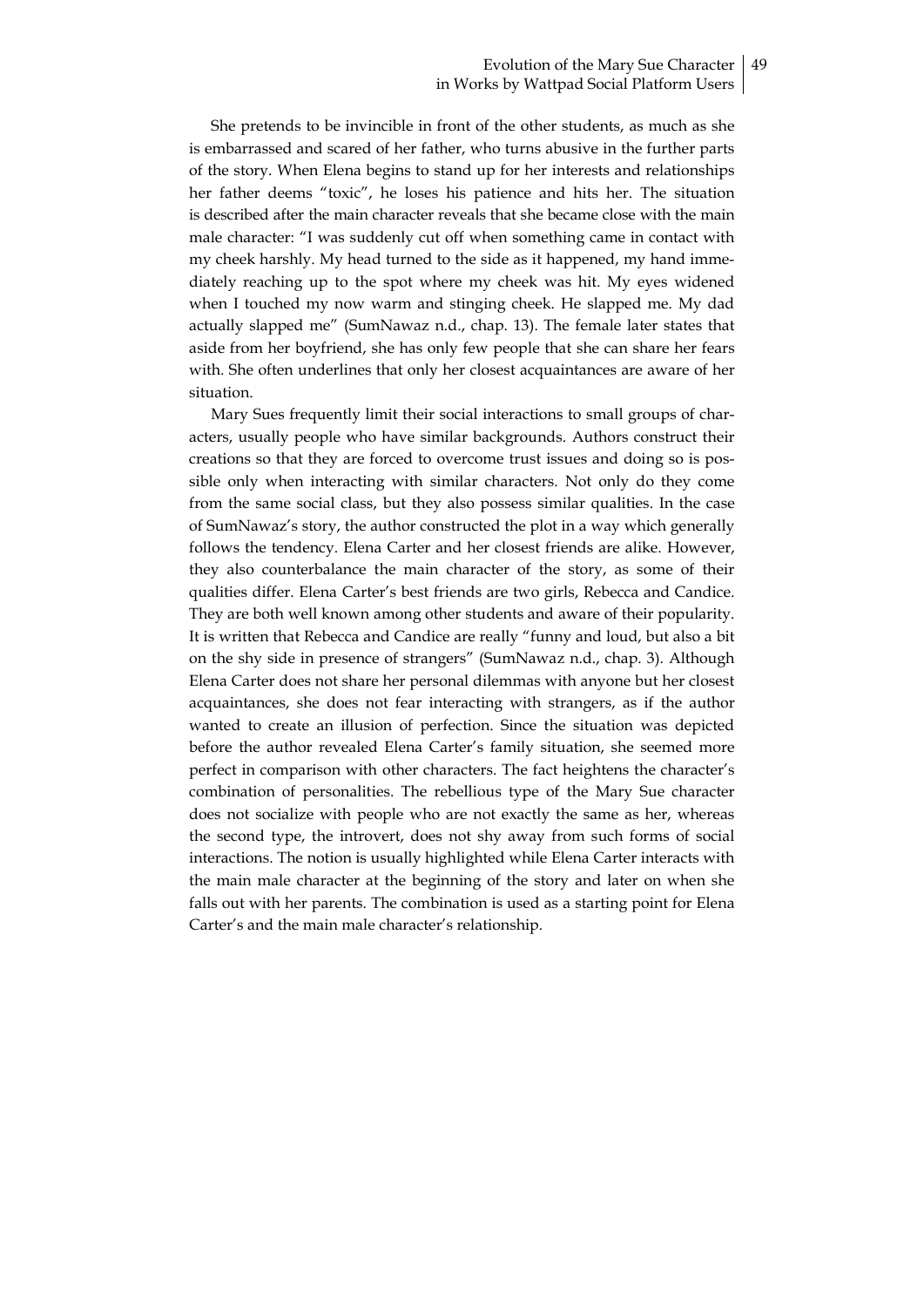SumNawaz focuses the plot of her story on the relationship between Elena Carter and Harry Styles. As mentioned before, Harry Styles is considered "the most feared person in Holmes Chapel" (SumNawaz n.d., chap. 1). His character is supposed to counterbalance the Mary Sue and influence her development. The differences between these two characters are used as a powertrain of the plot. The author sums up the beginning of the characters' relationship with "opposites attract" schema, but then continues to reveal that they are in fact similar. First of all, neither of the students is afraid to share their opinions about each other. The first type of Mary Sue characters, the intelligent introvert, usually refrain from sharing their feelings with their love interests, but when asked directly, Elena Carter admits that she finds Harry Styles attractive. Since the mutual attraction is revealed at the beginning of the plot, the development of the relationship is faster than in many similar stories. The pace allows the author to reveal numerous details of the characters' personal lives, which are usually brought to light towards the end of such stories. One such detail is Harry Styles' family situation. Similarly to Mary Sue's, it is complicated, as his father is a criminal who abused his wife and children and thus was sentenced to a few years in prison. As a result, both characters do not have proper role models. The realization of the similarity strengthens the mutual fascination between the teenagers and incites the Mary Sue to follow Harry Style's habits and share personal details of her life with him.

The mutual trust becomes a strong base not only for their relationship, but also for Harry Styles' change. The process is depicted in a slightly different way than in most publications of this type. That is another reason for Elena Carter being an unordinary instance of Mary Sue character. The change of a "delinquent" character that completes the first type of Mary Sue character's activity is usually described as something continuous and complex. It follows a popular schema of the male encountering the female and developing a strong fascination towards her, as she is considered "a forbidden fruit," influencing her negatively and then realizing the mistakes. In the case of SumNawaz's publication, "the change" is not actually a change, but rather a process of unravelling that Harry Styles is not in fact as antagonistic and negative as he was portrayed at the beginning. The Mary Sue's influence on the male character does not impose a need for change in him, but rather an obligation to bring his real personality out into the open. The image of "a bad boy" that everyone in the story, but also readers, associate with him is an illusion. It does not conceal any dramatic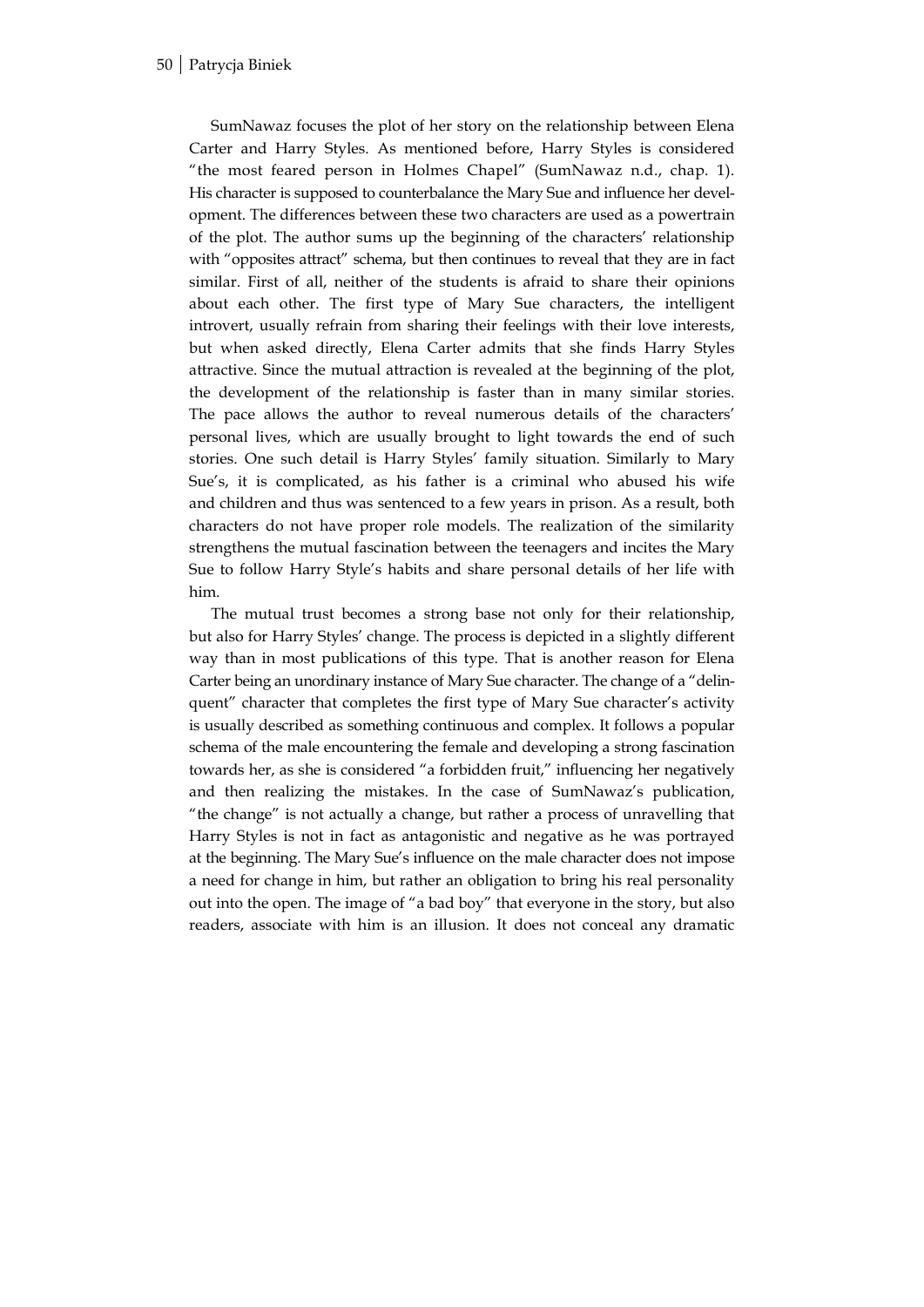secrets, as Harry Styles does not even consider the relationship with his father as something tragic. The bad boy aura serves simply as an element of creating appearance, of being cool and feared. The method of exaggerating the negative qualities of the male's personality is a result of the mentioned fascination with "the Dark Triad of personality traits": narcissism, Machiavellism and psychopathy (Mehta 2013).

Young women consider a relationship with a "bad boy" thrilling. The notion seems rousing, thus many young authors create stories consisting of their fantasies. In this case, SumNawaz's fantasises centred around her favourite celebrity musician and resulted in writing the text composed with numerous inserts of biographical nature (Real Person Fiction). Elena Carter, undoubtedly the author's avatar, allows the readers to "experience" a relationship with Harry Styles, an idol and member of a popular band. Not only is such a relation exciting, because it grants SumNawaz and the audience access to ideas that the majority of societies view as too negative, but it also allows them to indulge in closeness to the idol himself, as having contact with him is impossible. As music fans, the readers of the story wish that they could start such a relationship with Harry Styles as well. Considering his bond with Elena Carter, they also want the support and warmth he offers her. They can imagine that the actual Harry Styles possesses similar personality traits as SumNawaz depicted in her publication and that he would behave similarly to his "fictitious" equivalent. The author of the Teenage Dirtbag might be in need of such relationship and support it provides due to her troubled family situation.

Elena Carter endures an abusive relationship with her father. SumNawaz's background might be the reason behind such occurrences in her text. The language she utilizes in the publication and other creations published through her Wattpad profile do not indicate that the author is being a victim of domestic abuse at the moment; however, she might have been or witnessed such happenings. Portraying a situation in which a father hits his daughter and his constant attempts at making her fulfil his own ambitions might come from SumNawaz's personal experiences. Those incidents imposed the need for perfection on the character of Elena Carter. Perfection is viewed as a necessity in every aspect of Elena Carter's life, starting from her reputation at school and ending with her physical appearance. As observed in the above fragments, the way in which the Mary Sue is described strikes as being both a knowledgeable, popular and beautiful person. In addition, the clear division between Elena Carter's domestic and school life is another element, which can be a parallel of the author's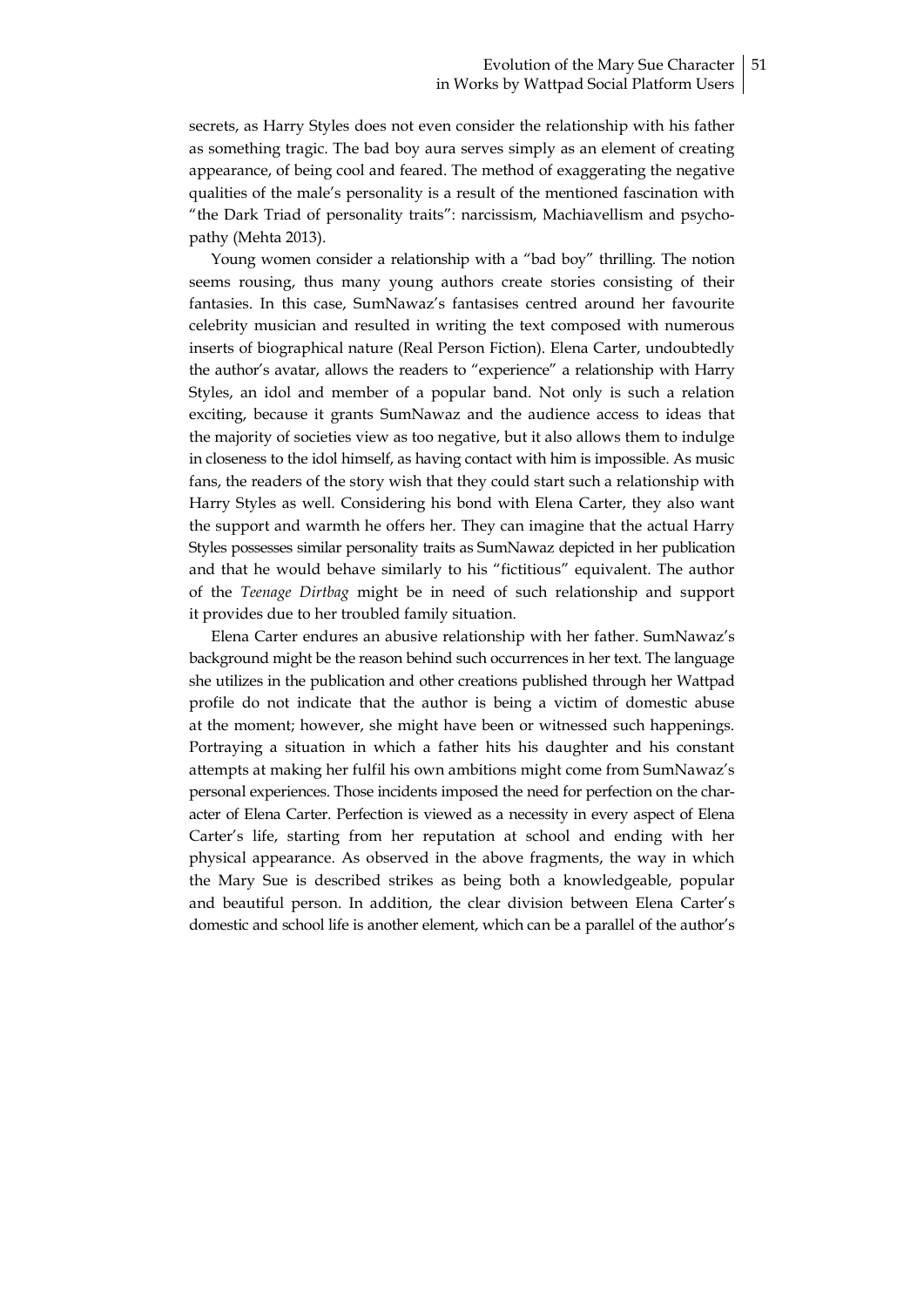situation. The Mary Sue possesses two different personalities depending on her environment. When she enters the school in Holmes Chapel, she assumes a persona of an independent and strong character, whereas while being at home, she is forced to act like a puppet controlled by her father. There is high likelihood that the autobiographical inserts described in the text were supposed to serve as an auto therapy for the author. The numerous forms of literary selfindulgence incorporated in the text vary from such examples as described above to less grievous instances from the author's real life.

SumNawaz introduces her profile on Wattpad with a declaration of her age. As it is presented on the front page, the author is currently twenty years old. The story was first published a few years ago, so the writer was still a teenager while developing the plot. SumNawaz incorporated her real age in the publication. The surroundings and the environment depicted in the text, the school and the mentioned house might be based on her own life as well, as the descriptions consist of highly detailed portrayals. The majority of such fragments contain complex characteristics, such as number of cracks on a wall or the amount of paint used to decorate a room. Such features do not play a crucial role in the story and authors would not usually focus on describing them if they were made up. They are too abstract to imagine in detail and too unnecessary. This indicates that SumNawaz might have witnessed them in her life. Moreover, the method in which the writer describes her avatar's acquaintances is similar to the way which was utilised to portray the surroundings in the story. While describing Rebecca and Candice, the author pays specific attention to even the smallest characteristics of the girls and often mentions, for instance, their birthmarks or the colour of their freckles. SumNawaz does not declare that the mentioned features are important for the character's development, thus, they are only other elements that the author attempts to base on actual people and transfer from her personal life into the text.

# 5. Conclusions

This study reveals that with time the phenomenon of the Mary Sue character transformed significantly. The character evolved, as it changed in parallel to the tendencies surfacing in Wattpad stories. Due to it being influenced by general trends followed by young writers since the Star Trek series gained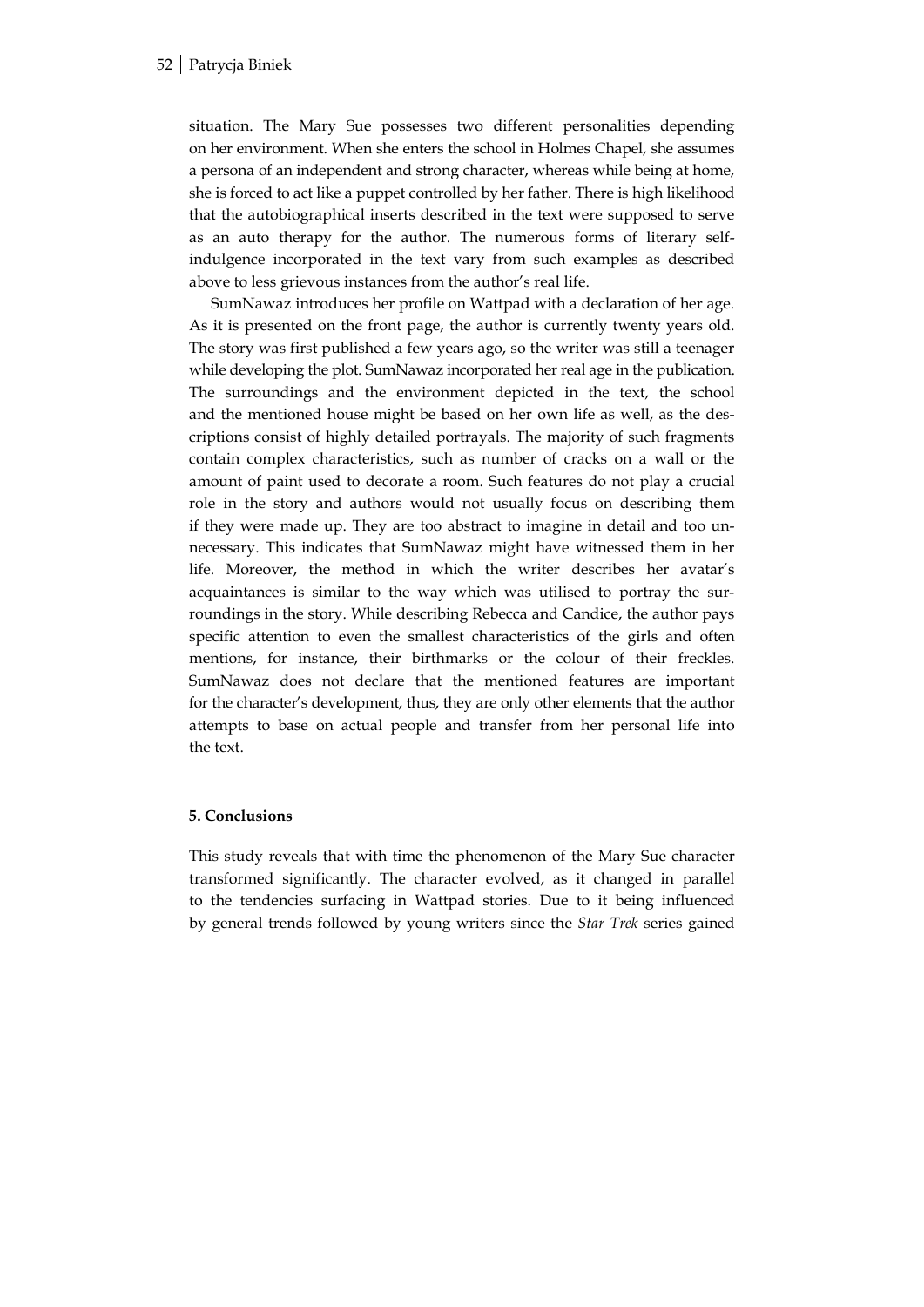popularity in the 1960s, the contemporary versions of the character might be altered in various ways, some of them personalized and idealized. When it comes to the depictions utilised in publications found on Wattpad, authors focus on two types: "a susceptible, highly intelligent introvert" and "a rebellious social butterfly." Although they differ significantly from each other, they possess various characteristics of the first archetypal Mary Sue. Because of the similarities between the types frequently present in Wattpad stories and their archetype, they are easy to identify.

Those characters are among the most popular schemas incorporated in Wattpad publications, as the fanfiction genre of literature they come from, is also the most favoured type of fiction on the social platform. Indeed, due to their frequent presence in numerous texts, the Mary Sue characters are now considered a strongly negative occurrence. Because of the repetitive development, inauthentic personality traits and unrealistic relationships with other characters, readers deem the character exasperating. In addition, as Mary Sues usually occur in Real Person Fiction stories, the link between their "fictitious nature" and an author's idealization of self tends to be apparent. The obvious autobiographical nature of a Mary Sue allows readers to experience an imaginative approximation of an author's real life, although, for the less knowledgeable audience, this fact might not be so straightforward.

When associated with Real Person Fiction publications, the existence of the Mary Sue character reveals young people's fantasies related to their favourite celebrities. Those fantasises include a close relationship with an idol and the adventures that the writer cannot experience in real life. However, they also communicate the issues those young people conceal under the surface. A need for perfection and exceptionality are the less serious reasons hidden behind the Mary Sue character. Young authors compose their stories so that the main depicted character is an improved version of themselves, which serves as a confidence boost. Those autobiographical inserts in fanfiction are usually included in publications subconsciously and often reveal more severe facts about the writers' lives.

Some authors do not realize that the facts they incorporate into their texts might come from their being mentally strained. Such issues might result from traumatic experiences in the past. Because their usual mental and behavioural processes are distorted, they cannot cope with demands of their lives. Thus, they attempt to relieve themselves by composing stories. The structure of their texts includes a seemingly unremarkable introduction, which later on changes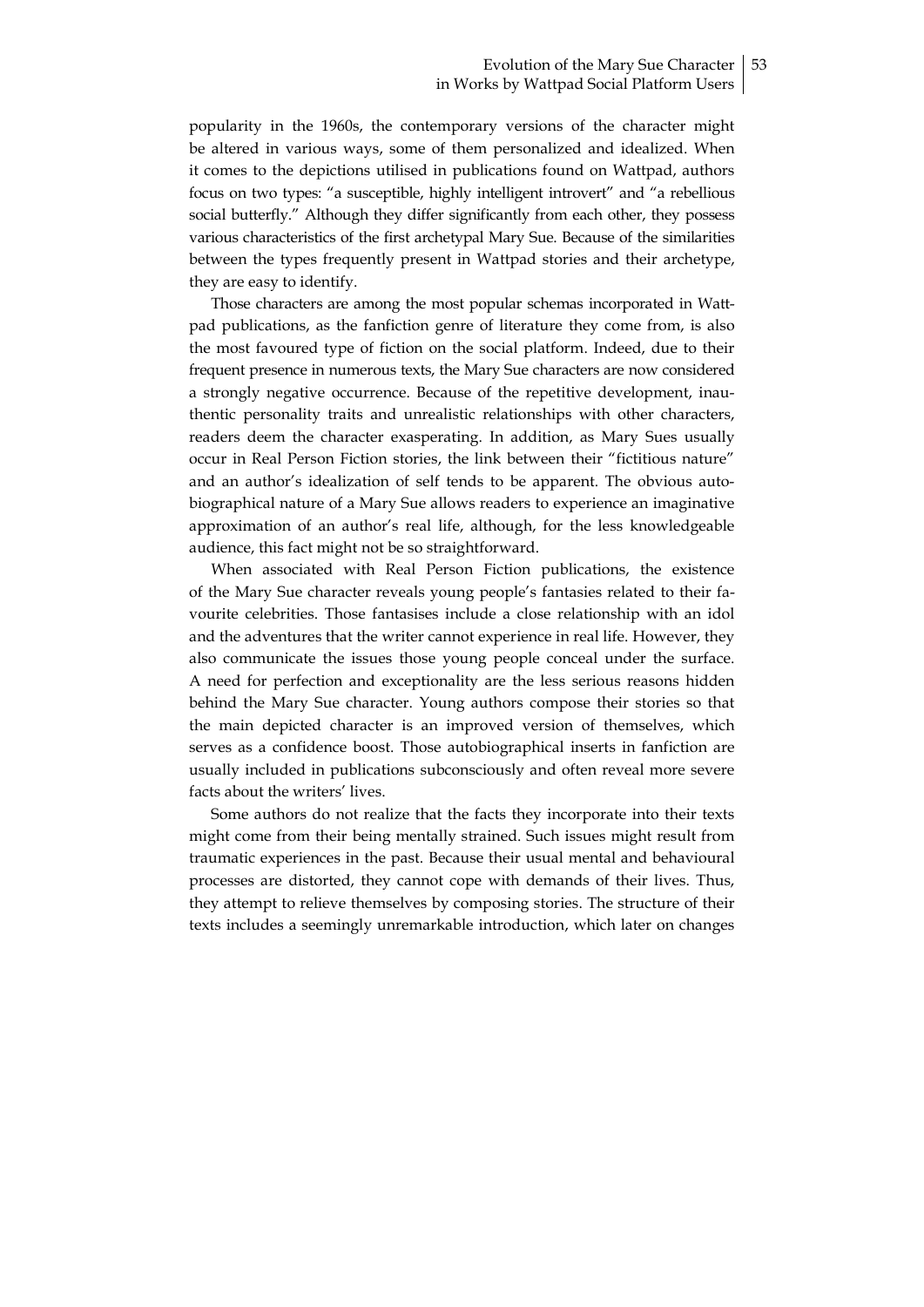into a plotline that is full of obstacles. After describing the main events, the author concludes their story with a "happy ending" and transforms the fictional world so that their avatar and its love interest are the only characters that can influence the plot. Such structure mirrors the writer's desired life course and need for control. Other significant characters in such stories are also designed in a way that helps the author to idealize their avatars. Meanwhile, antagonistic characters are usually depicted so that they counterbalance the Mary Sue. Their flaws are exaggerated. As a result, the Mary Sue appears as more perfect and the most unordinary and positive of them all.

No matter what is concealed by portrayals written by young authors, there is no doubt that they represent actual reality and mirror an author's narcissism and egocentrism. Fanfiction stories that are centred around the Mary Sue character are worth detailed analyses, as they can reveal useful pieces of information about the young generations and sometimes even serve as a base for psychological therapies. After identifying issues represented in texts of a subconscious autobiographical nature, it would become less difficult to treat mental disorders in young communities.

#### Works Cited

Barner, Ashley J. 2016. "'I Opened a Book and in I Strode': Fanfiction and Imaginative Reading." PhD diss., Ohio: College of Arts and Sciences of Ohio University.

Collins, Sophie. 2018. Who Is Mary Sue? London, New York: Faber & Faber.

Fanlore. n.d. "A Trekkie's Tale." Accessed December 27, 2018.

https://fanlore.org/wiki/A\_Trekkie%27s\_Tale.

- Ladyloveandjustice. 2011. "Mary Sue, what are you?" Tumblr (blog). Accessed November 22, 2018. https://ladyloveandjustice.tumblr.com/.
- Mehta, Vinita. 2013. "Why Do Women Fall for Bad Boys?" Psychology Today (blog). Accessed March 16, 2019.

https://www.psychologytoday.com/intl/blog/head-

games/201310/why-do-women-fall-bad-boys?amp.

Mizumi, Isu. 2017. "Obsession, Sexualization, and Selective Reactions." Isu Mizumi (blog). March 29, 2017.